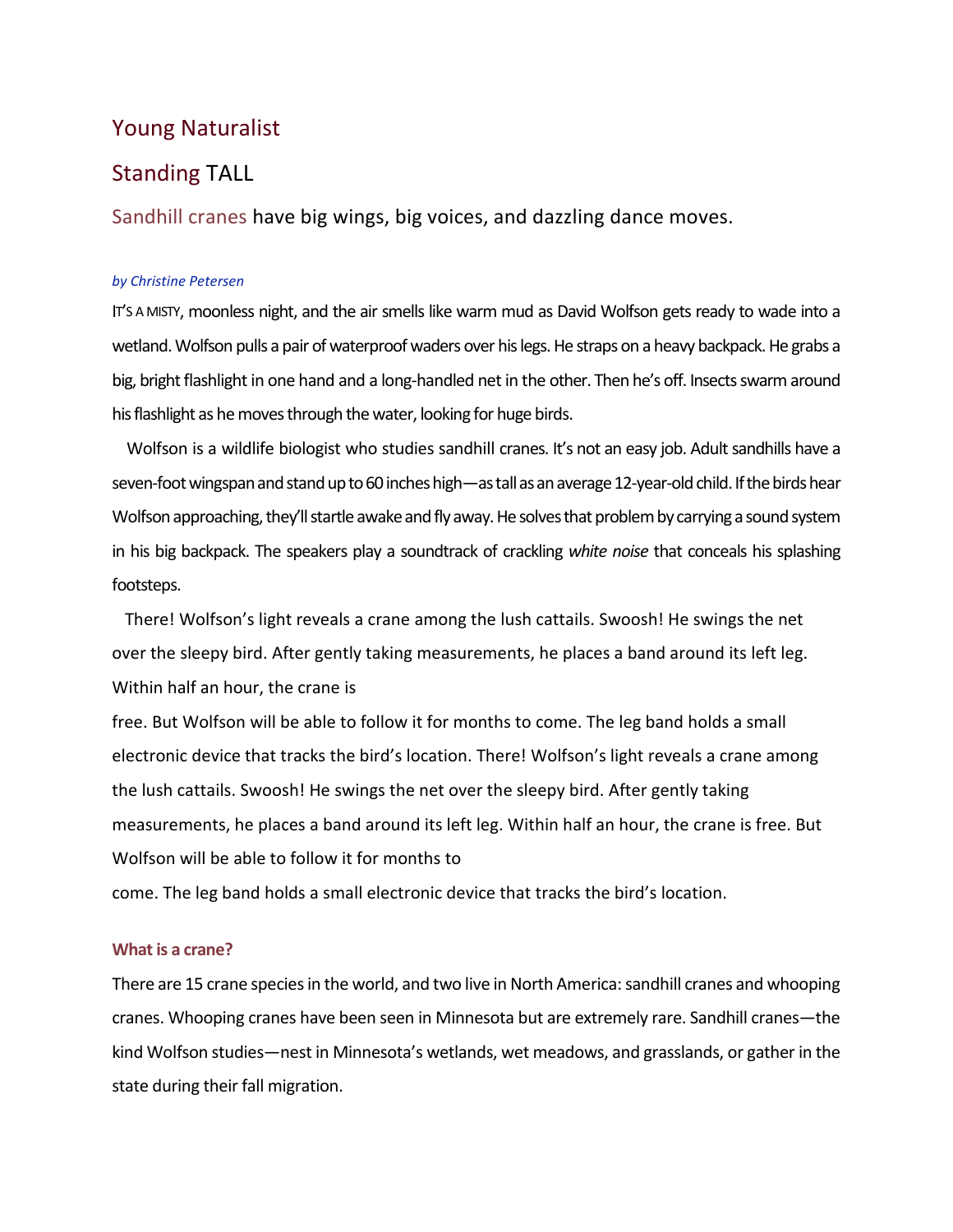Cranes of any kind are round-bodied, like geese. Everything else about a crane is long—from its dark bill and slender neck to its leathery legs. Whooping cranes are snowy white, with black wingtips and a red "mask" over the face. The elegant sandhill crane has mostly gray *plumage*, including a tuft of long feathers over its rump.

#### **Name that bird**

Sandhill cranes are often confused with great blue herons, another large, slim bird found throughout Minnesota. To tell them apart, look at the head. The great blue heron has a blue-black stripe above its eyes, while a sandhill crane's forehead is fire-engine red. There are no feathers on the sandhill's *crown*—just a thin layer of short, black bristles. Its red coloration comes from many tiny blood vessels that flow just under the skin.

Behavior is another good clue for identification. Great blue herons usually fly alone. They stand perfectly still or stalk through shallow water, lunging forward to grab frogs, fish, and other prey. Sandhills hang out in pairs or flocks. They wander through fields in search of grains, or pluck berries from shrubs. Sometimes, a crane uses its massive bill to probe the mud for plant roots, worms, and crayfish. Or it scrapes the soil with sharp-clawed toes to rustle up insects, snakes, and mice.

## **On the move**

Sandhill cranes *migrate*, or fly seasonally, from one place to another. This means they have two "homes" summer and winter—with stopovers in between. "They're one of the first birds of spring," says Wolfson, "even though we might not see them, just hear their calls from high overhead."

Migrating sandhill cranes can cover several hundred miles in a single day, especially if the wind is pushing from behind. They flap when necessary but can save energy by gliding on *thermals*, warm columns of air that rise off the land. Although sandhills usually remain within 2,500 feet of the ground, they have been spotted up to three miles above the Earth.

Decades ago, biologists realized that Minnesota has two main sandhill crane *populations*: Midcontinental and Eastern. Midcontinental sandhills nest in northwestern Minnesota and retreat to coastal Texas for winter. Nebraska's Platte River valley is the most important stopover on this route.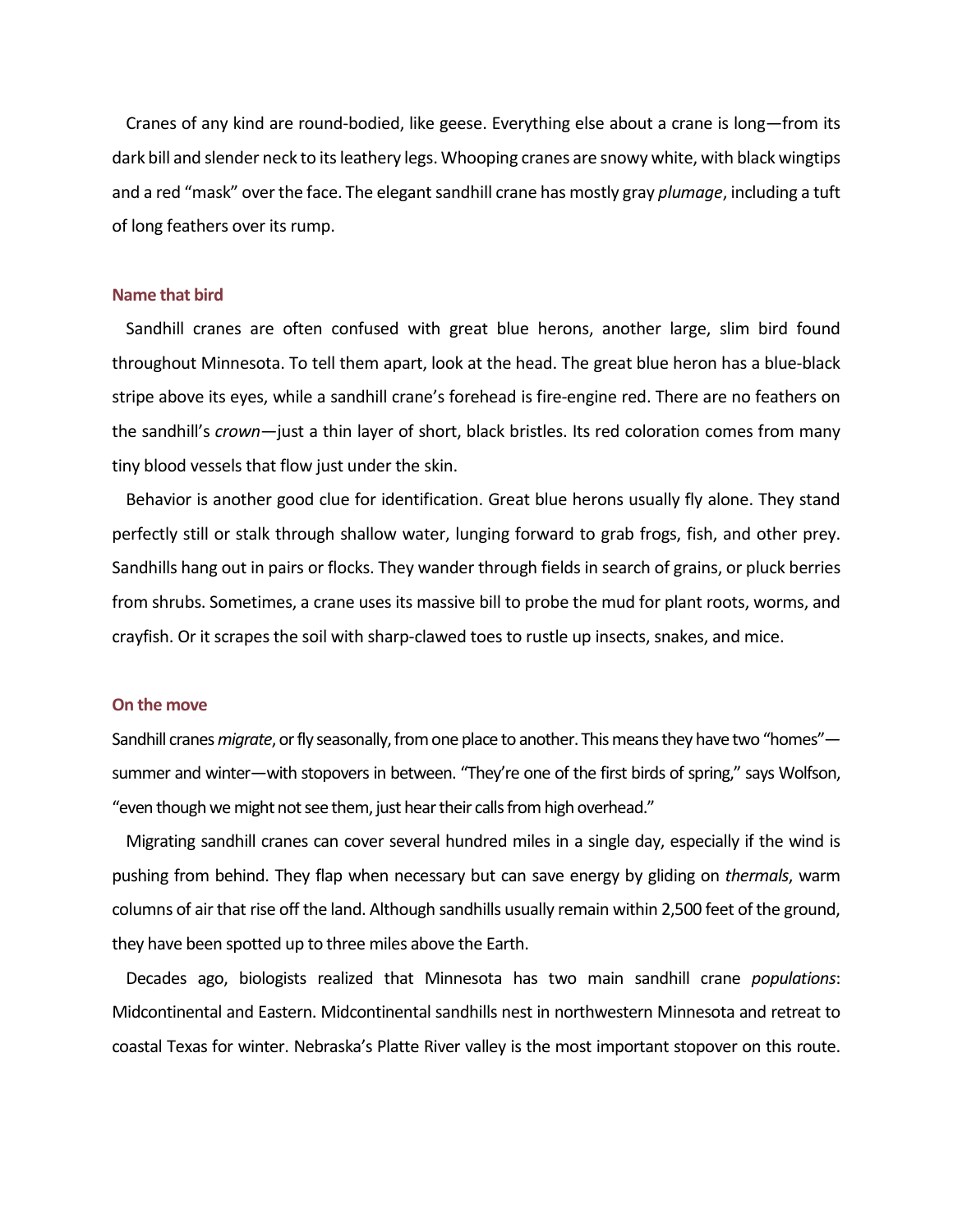Eastern sandhills nest throughout Minnesota and overwinter in the southeastern United States, from Indiana all the way to Florida.

**Bad news and good.** As settlers moved westward in the 19th century, they converted wetlands and prairies to farmland. Cranes were hunted as food. Their lovely feathers were sold to decorate women's hats. By 1900, sandhill cranes had been driven almost to extinction. Only a few pairs remained in Minnesota, hidden away in the most remote wetlands.

In 1918, the federal government passed a law, the Migratory Bird Treaty Act, that made it illegal to hunt or collect birds that migrate—including sandhill cranes. States also began to preserve the places where cranes breed and find food.

There are now about 15,000 sandhill cranes in Minnesota. Wolfson's tracking project confirms that the Midcontinental and Eastern populations are healthy and spreading. Their breeding areas, once separated by hundreds of miles, have begun to overlap in central Minnesota. Birds from this zone seem to use both migratory paths.

**Sharing space.** Sandhill cranes sometimes visit farm fields. Autumn feeding isn't a problem—cranes are eating waste grains left after harvest. In spring, however, groups of young sandhills may feed on newly sprouted corn, wheat, and other plants.

Crop damage is costly for farmers, so scientists tried soaking corn seeds in a substance the birds dislike. This doesn't harm the cranes, but they are discouraged from feeding on crops. The birds sometimes stay in the fields anyway, helping farmers by hunting grubs, caterpillars, and other planteating insects.

#### **Song and dance**

Like other crane species, sandhills use movement and sound to communicate. "They're bursting with an instinct to dance," says Wolfson.

Cranes don't mate until they are several years old. They try out partners by bowing to each other, spreading and flapping their wings, and bouncing gracefully in the air. The birds may touch beaks, or pick up twigs and toss them into the air. Male and female sandhills look alike. This courtship dance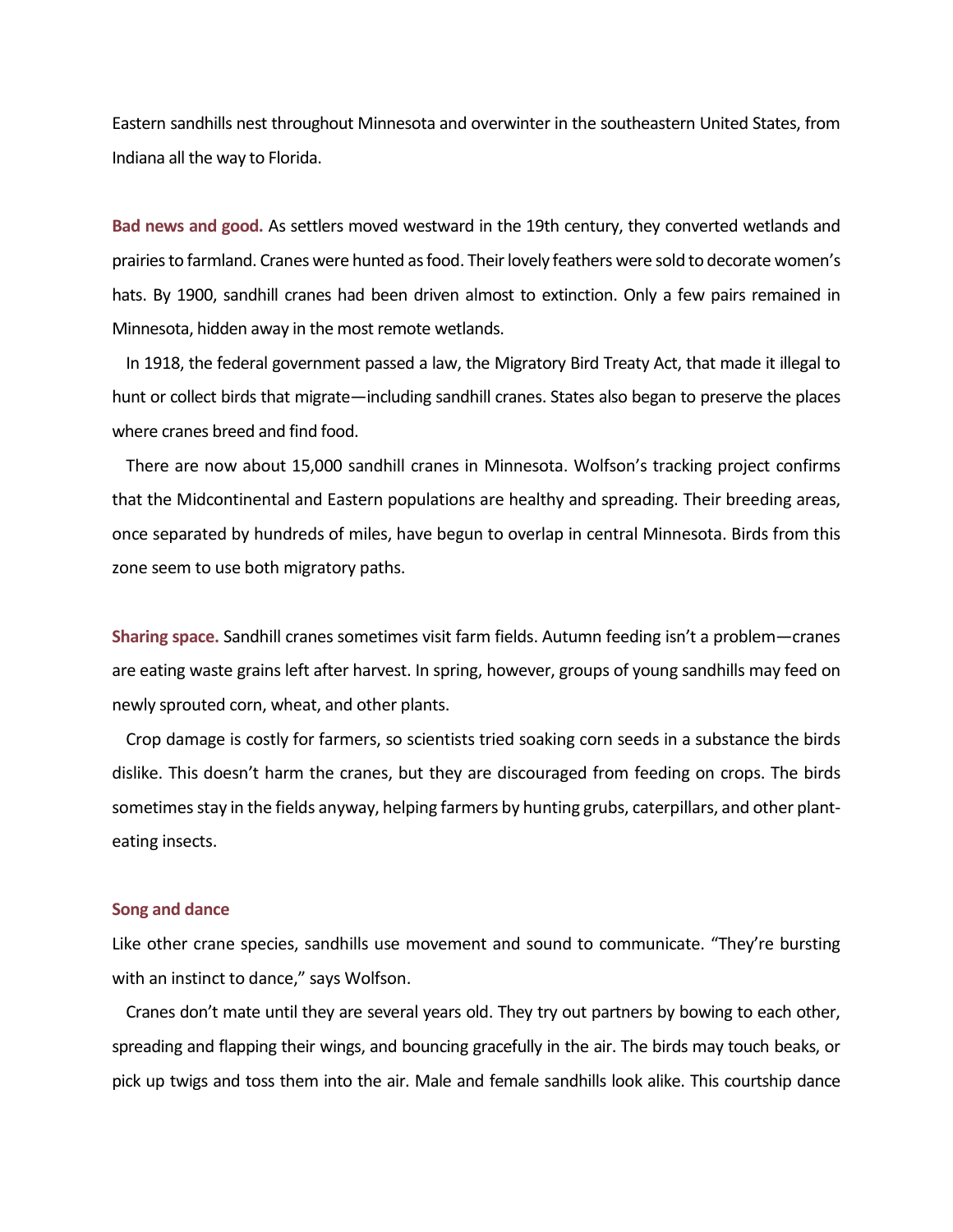offers a rare way to tell them apart. With necks extended, the birds point their bills. The female tilts her head slightly upward, while the male points his bill straight up to the sky.

If it feels like a good match, the birds form a lifelong bond. Sandhill cranes can live more than two decades. Over the years, the pair learns to dance in perfect time with each other. They perform year-round, but this behavior is especially important in spring, to show they are ready to raise a family.

**Made for music.** Each pair chooses a breeding territory and calls to announce its location. Sandhill cranes make a symphony of hums, honks, croaks, and gargles that can be heard from more than a mile away. Male sandhills produce lower-pitched calls that are strung together. The female's voice is higher. Her sharp calls come in a quick series.

The sandhill crane's unique and powerful voice is made by pushing air through a series of tubes in its chest. Air from the lungs passes first into a Y-shaped voice box called the *syrinx*. By changing the shape of the syrinx, a crane alters the pitch of its calls and layers different sounds together.

From the syrinx, air moves into the windpipe, or *trachea*. An adult human's trachea is about 4 inches long. The sandhill crane's trachea is six times longer—about two feet. It coils inside the bird's chest like the curved pipe of a trumpet. Air vibrates as it flows through the trachea, increasing the sound's volume.

#### **Family life**

Sandhill pairs begin to arrive on their Minnesota nesting grounds in March and April. After resting and feeding for a couple of weeks, each pair chooses a nest site. It might be on land, floating in shallow water, or attached to wetland plants. They collect a pile of grass, sticks, cattails, and other nearby plants. The female adds mud to form a mound, which is topped with a soft cup of twigs and leaves. The final product is just half a foot tall but about 40 inches wide.

The female usually lays two eggs. She and her mate take turns *incubating* them. After about four weeks, the little birds begin to call inside their eggs. The parents stand close, purring encouragement as their babies break free.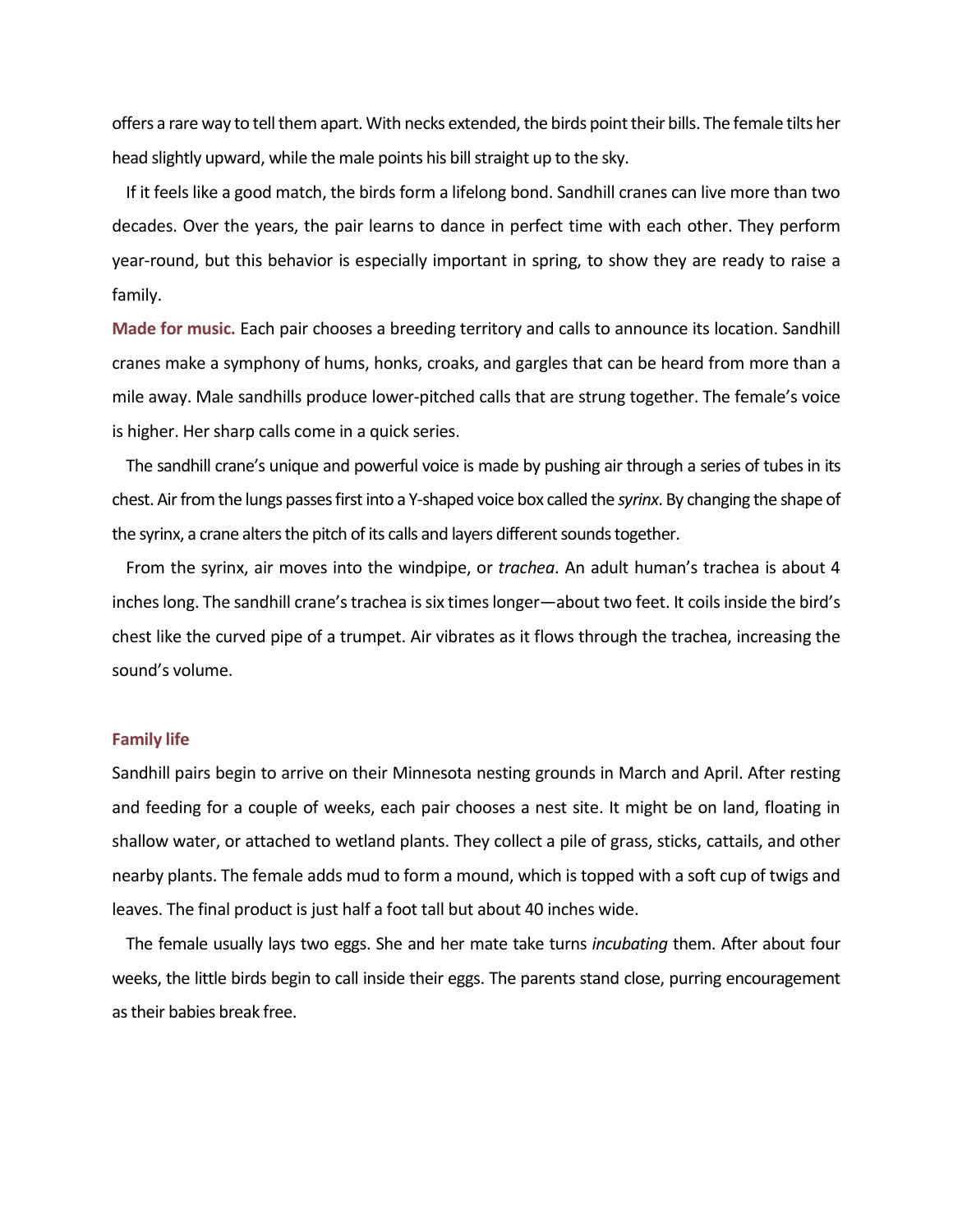Many birds are born naked, blind, and completely helpless. Not so with sandhill cranes! These chicks are covered in fuzzy orange down. Their eyes open within hours of hatching, and they can walk, run, and even swim.

**Out and about.** The family leaves its nest every morning. Each adult goes off in a different direction with a youngster, called a *colt*, in tow. Separation keeps the colts from fighting. At first, sandhill parents provide tiny bits of food. But the colts soon learn where and how to feed themselves. They trot along on lanky legs for a while, then snuggle under a parent's body to rest. At night, one parent cozies up in the nest with the colts. The other takes a nearby post, sleeping on its feet. It will wake to flap and kick at great-horned owls, foxes, and other predators that dare to come close.

Colts grow to half their adult size within two months. By this time, they are already strong fliers. The family migrates together in autumn. Over the winter, colts practice the dance moves they'll use to impress a future partner. Their weak voices gradually change to growly adult tones.

In spring, back in their northern range, young sandhill cranes form large groups that live separately from nesting adults. "The young birds are trying to figure out how to be cranes," explains Wolfson.

### **Everyone join in!**

Sandhill cranes form huge flocks at migration stopovers and on wintering grounds. Such big groups keep the birds safe. If one individual spots a threat, it stands with its head held high. Other cranes notice and freeze, too. Predators are less likely to notice animals that don't move.

Copying can also keep the peace. When a crane lands near others, it bows and waggles its body. Nearby birds do the same. These movements create space, easing the tension between individual cranes. That's especially important when hundreds or thousands are crowded together. If a crane forgets to keep social distance, its neighbors peck and flap or bite and kick to send a message: "Back off!" Frustration also shows in a crane's face, as its red crown becomes brighter. But fighting is dangerous and tiring, so most of these confrontations end quickly.

Sandhill cranes awake at sunrise. One bird calls, then a few. The sound becomes a roar as the whole flock joins in. Cranes on the ground greet flocks flying past. One bird leans down, stretching